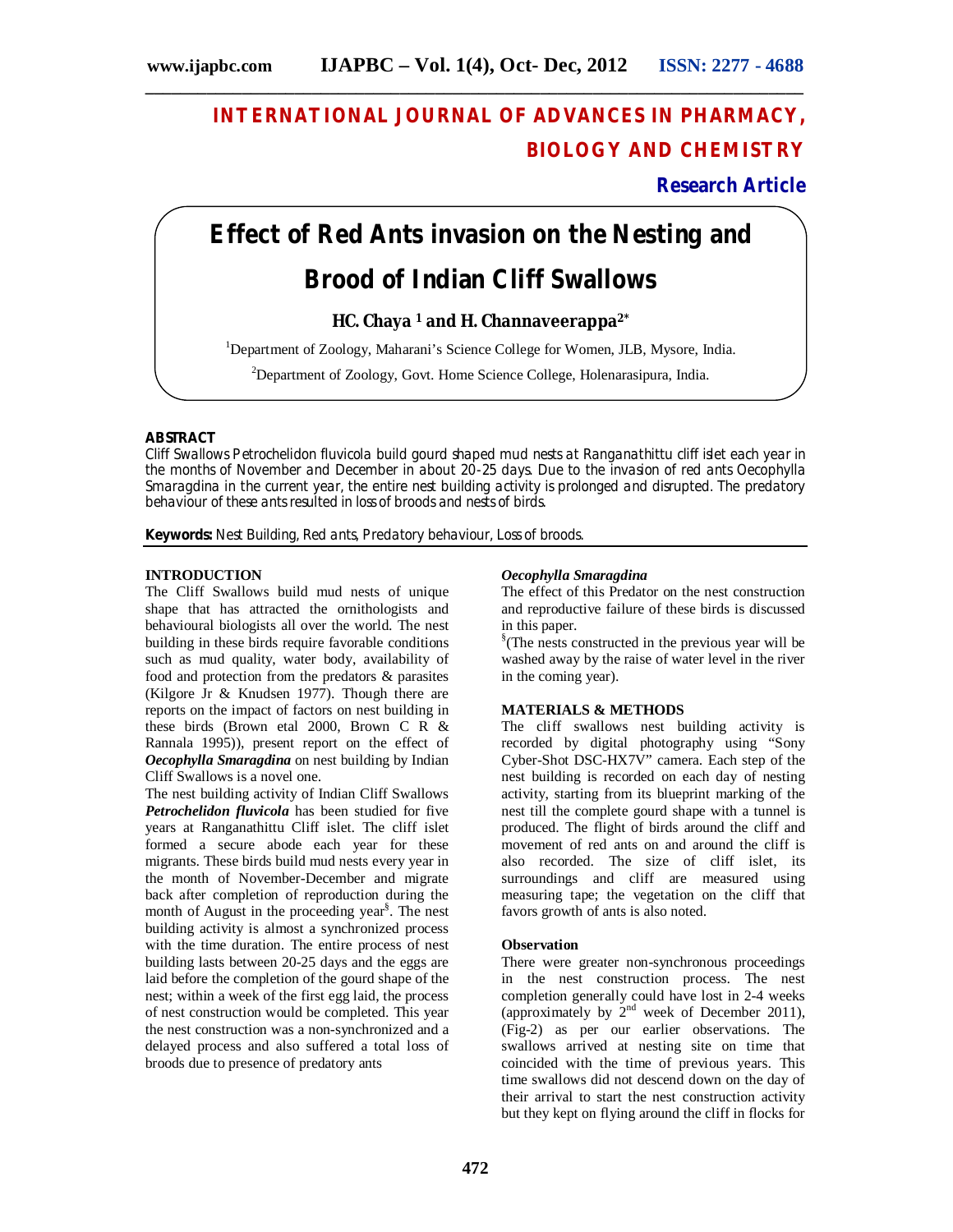**\_\_\_\_\_\_\_\_\_\_\_\_\_\_\_\_\_\_\_\_\_\_\_\_\_\_\_\_\_\_\_\_\_\_\_\_\_\_\_\_\_\_\_\_\_\_\_\_\_\_\_\_\_\_\_\_\_\_\_\_\_\_\_\_\_\_\_\_\_\_\_\_\_\_\_**

five days. The birds rested on the bamboo bush and other plants on the river bank opposite to the cliff. On the late hours of the  $5<sup>th</sup>$  day of their arrival a few birds descended down and initiated marking the blue print of the nest. Even the second batch of migrants arrived after two days of the arrival of first batch behaved in the same way. Subsequent of marking, the first mud pellet to initiate nest construction was laid on following day, on the marking that differed in time gap between the migrant birds.

For next four days the swallows did not show any kind of nesting activity. Later on  $10<sup>th</sup>$  day onwards a platform of 2-3 layers was constructed in about 25 days time. After this lengthy gap of time the process of nest construction went on to complete half cup shape but with an irregular gap of 2-3 days in between.

In about 95days time fifty percent of the migrants completed half of their nest construction and 25% of these started laying eggs. But these birds delayed the proceeding of nest construction further along with the incubation of eggs was also delayed. By the end of March of 2012 few birds started incubating the eggs laid in.

In total 461 nests were constructed out of these 361 nests were completed remaining 100 nests construction was incomplete 31/100 were ¼ completed 39/100 were half completed 30/100 were  $\frac{3}{4}$  completed these thirty nests had eggs laid within (Fig.3).

The egg incubation was delayed, the first hatching was resulted on 13/14 April 2012. This nest was invaded by Red ants and the broods were killed, gradually invasion extended to other nests as the hatching took place. By the end of May-2012 all the 361 nests were invaded by the predator ants killing the brood leading to total failure of reproduction. In other nests the eggs remain unhatched as those were not incubated. The parents have to desert the nest site abandoning the brood and the nest.

The Red ants *Oecophylla Smaragdina* were not there in the cliff site in previous years and were traced this year on the tree *Syzygium jambulina*, having built four nests ( Fig 1-a). The ants stayed on the arbor showing no downward movement towards the cliff even while the nesting activity and subsequent egg laying activity were going on. The ants started descending only after the faecal sacs were thrown on the nest after the eggs were hatched, these nests easily could be identified by the white patch of faecal sac on the nest (Fig 1-b).

## **DISCUSSION**

Predation and prey interactions are common to birds and ants in many natural habitats. Maximum foraging efficiency & minimum predation risk are key factors in the selection of habitat by many animals (Wendee etal 2010). Some birds can asses nest predation risk and the nest predations do play a role in expression of reproductive strategies in birds (Fontaine and Martin 2006). The predators that invade the habitat can disrupt the ecological relationships (Lingon R A etal 2011). Such an invasion by introduced red fire ants had negative impacts on ecosystem because of their aggressive foraging behavior, high reproductive capability, as well as lack of predators or competitors to control them ( Allen etal 2004). The predators may have a strategy that over weighs the adaptive strategies of a prey as in case of vireos where fire ants attacked the nests and brood when the parents were slept and those birds had no appropriate strategies to overcome the attack have to abandon the nests (Smith etal 2007) and the ability of imported red fire ants to feed on the hatching eggs is well documented by many workers (Johnson 1961, Mount 1981, Mount etal 1981, Wilson and Silvy 1988, Robert D M & Malcom L M 2012).

*Petrochelidon fluvicola*, the streak throated Indian cliff swallow chooses its habitat of maximum safety to build the nest. The cliff at Ranganathittu formed a safety abode for these birds for a long time. The cliff is surrounded by flowing water of river Cauvery located at  $12^{\circ} 25^{\circ} 30.4$  and  $76^{\circ} 39^{\circ}$  $3.42^{11}$  E is about 180ft long and 70ft wide, with the cliff rock has a length of 24ft and width of 4ft extended over the water body with a gap of about 1ft. the cliff islet is covered over by *Syzygium jambolina* and *Pomgamia pinnata* with other type of plants & trees. These two trees types are favorite site of red ants' *Oecophylla Smaragdina* to build their nests. Till this time this islet formed an ecological fortress for any kind of invading predators. In spite of this how these red ants are invaded remains a question. We have a strong prediction that the nests might have been washed away with the floods & landed in that islet. The flood of previous two years 2009 & 2010 might have introduced red ants on to this cliff islet. The nests of these ants are generally found on the trees at the river bank. The other prediction may also be due to accidental anthropogenic dropping was carried from the mainland into islet or this may also be migration of the fertile queen to select this new niche.

Birds might have noticed the presence of ants on the arbor of trees on their immigration to the nest site and might have decided to go by trial & error to test whether those ants could descend down and disrupt nesting by attacking them. Ability of parent's birds to assess the predator risk is well explained in other cases (Fontaine & Martin 2006). Those birds which have completed the process of nesting inevitably incubated the eggs already laid in consequently young ones are hatched; the odour emitted by the faecal sacs thrown on the nest had triggered the ants to descend down and attacked the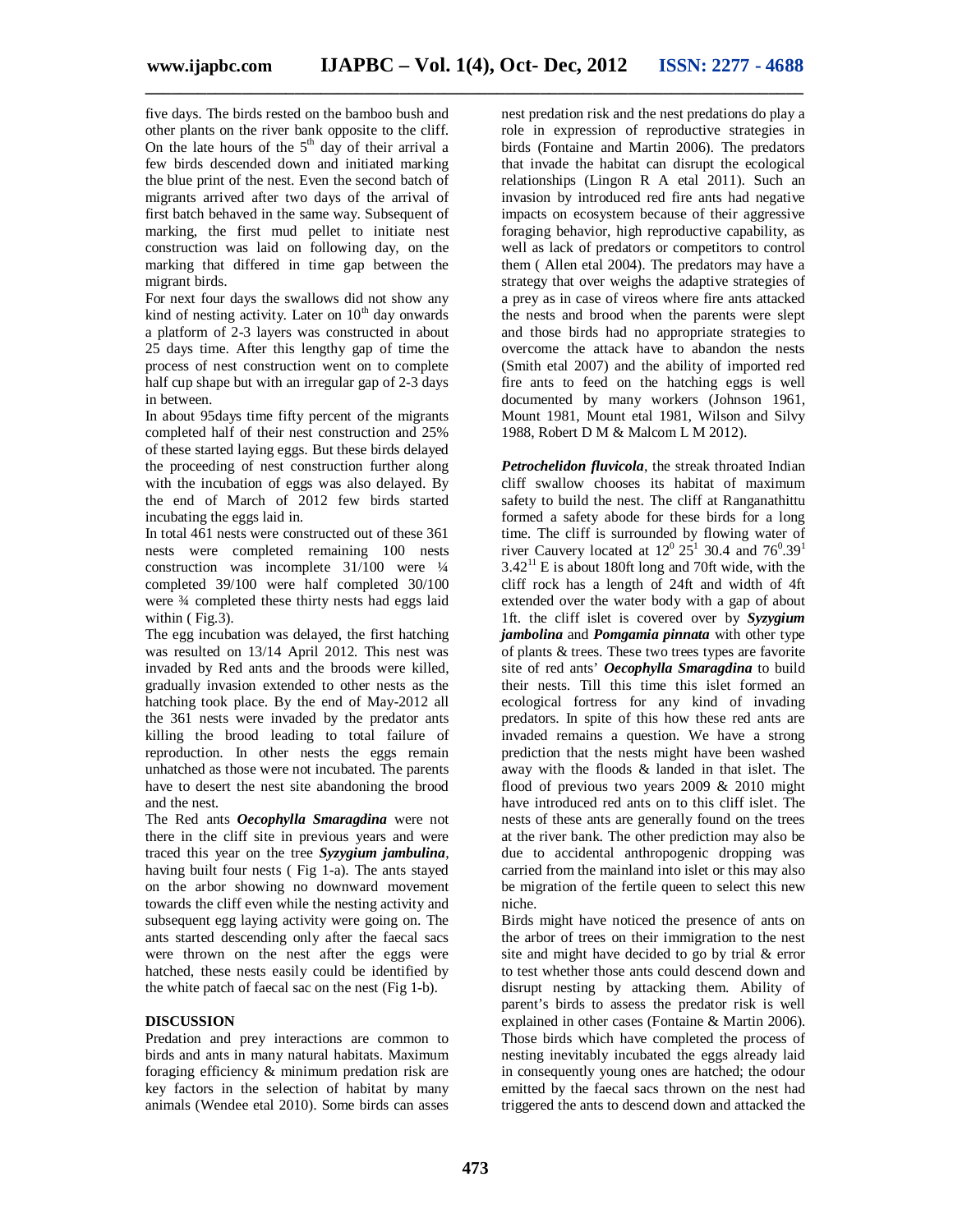brood. Till then the ants never showed a tendency to reach the nest. This strategy of predator had misguided the prey bird to complete the nesting and hatching. Initially the ants attacked four nests and never attacked either the eggs or the parents in the adjacent nests where incubation was going on. In a span of 3-5days of hatching which took place in about 98 nests & these were invaded by the red ants. By the end of May 2012 the invasion had taken place to all the 361 nests where there were brood  $\&$  in the remaining nests with unhatched eggs the ants never invaded. This strategy of swallows in delayed nesting & hatching never bothered the predator ants to show any deviation from their earlier fixed strategy to attack only the brood. This strategy of predator over weighted strategy of birds and caused total loss of brood. For these birds to thrive & reproduce in this niche

either the birds have to evolve their strategy to overcome the predation or conservation measures to remove these red ants from this islet to save swallows has to be done. Such a conservation measure using insect growth control (Drees 1991) has resulted in protection of vireos at rollover pass islands.

Often the predator-prey interaction has been considered to be the fertile ground for co-evolution. Such interaction escalates evolution of traits in both prey & predator (Smith etal 2007). It is too early to predict such an evolutionary change in this case, though there was a slight change in the nesting behaviour in Cliff Swallows. In case this predation continues even in the coming years of their reproduction, there may be total loss of habitat for these birds and may lead to disappearance of the Cliff Swallows at this locality.



**Fig. 1a:**



**Fig. 1b:**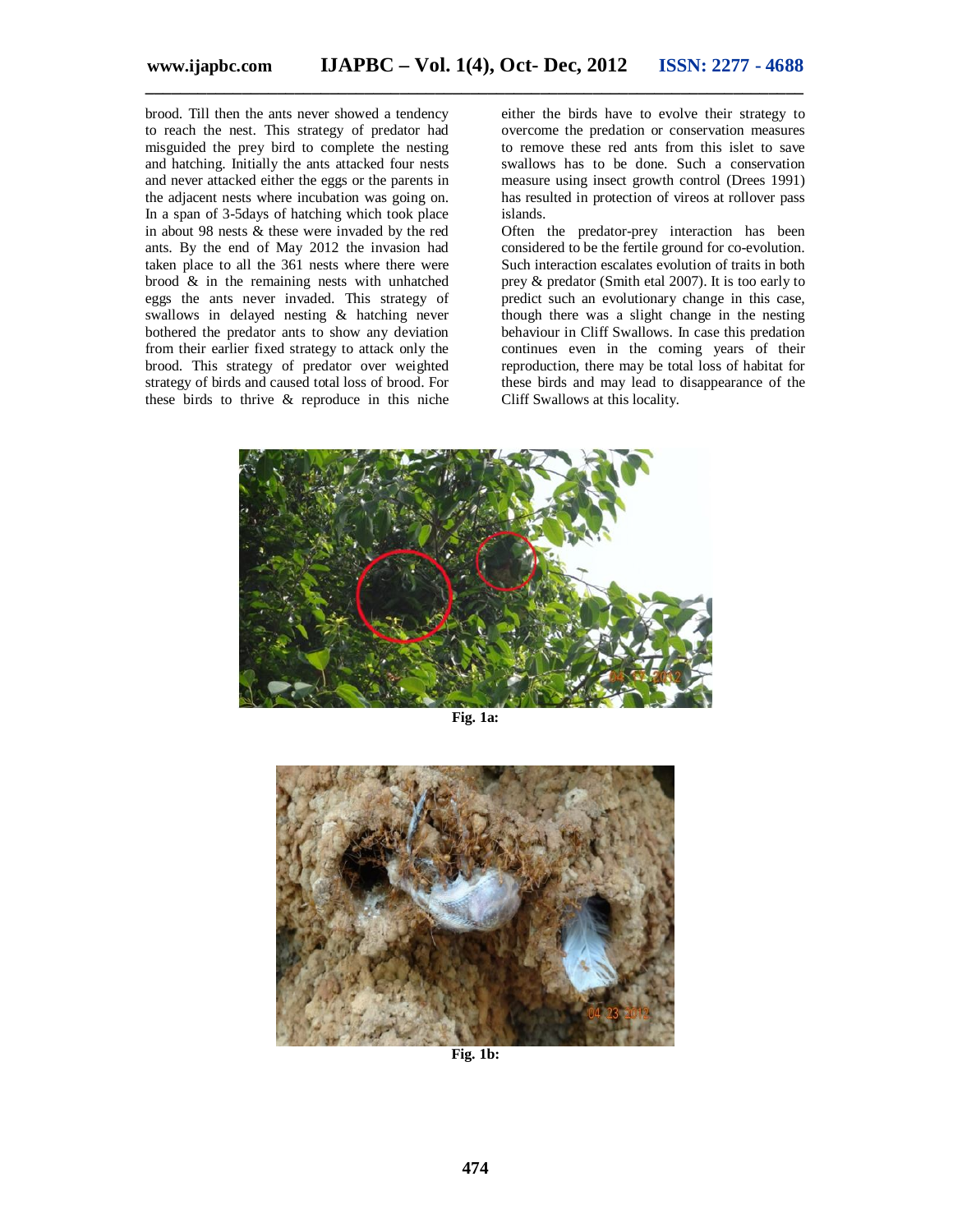

Graph 2: Nest construction duration in Cliff Swallows due to effect of predator.

**Fig. 2:**



**Fig. 3: Red numbered is incomplete nests & Green numbered are completed nests (Photo recorded about 15days before the birds abandoned site).**

#### **REFERENCES**

- 1. Allen CR, Epperson DM and Garmestani AS. Red imported fire ants impacts on wild life: A decade of research. American Midland Naturalist. 2004;152:88-103.
- 2. Bastian M Drees. Impact of red imported fire ant predation on low nesting colonial

birds on the river pass islands, Texas, http://fireant.tamu.edu/research/arr/categor y/ecological/, 1991.

3. Brown CR, Brown MB and Danchin E. Breeding habitat selection in cliff swallows: The effect of conspecific reproductiove success on colony choice,